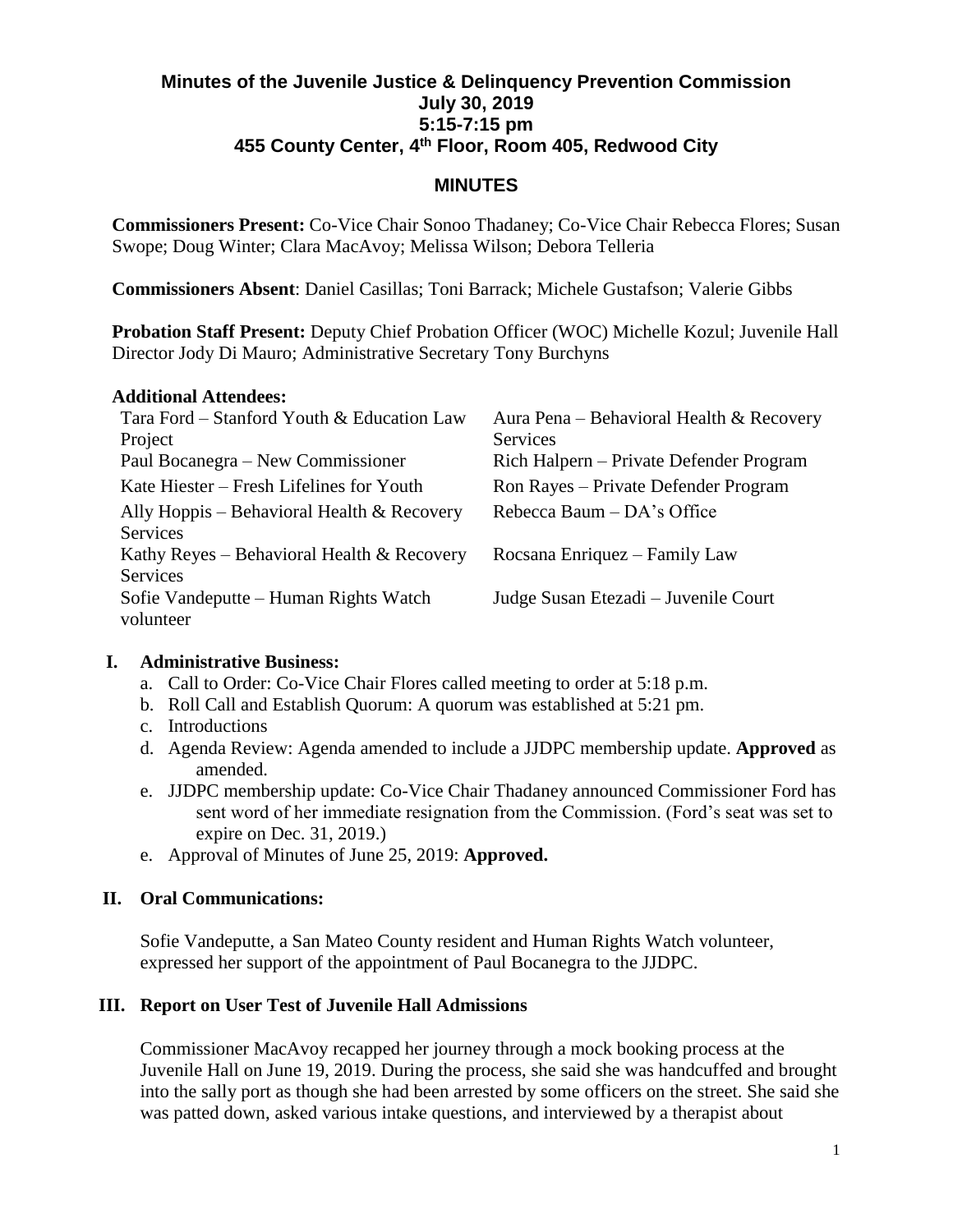possible drug and family issues. At the end of the process, she said she met with probation officer who offered her a chance to give her side of the story about her alleged crime (she said she was booked on mock robbery charges). She said the officer read her Miranda rights, which she voluntarily waived for purposes of the exercise.

MacAvoy said overall, she was impressed by the professionalism of the staff from Probation and BHRS. As for the process, she suggested that the sexual-orientation questioning could be done in a more private, sensitive setting, such as in an enclosed interview room. She noted the elevated workstation where the booking staff sits establishes an intimidating power dynamic for youth going through the process. She also said the staff didn't explain why personal information about her sexuality and sexual orientation was being collected – e.g., that this information would factor into her housing assignment; and it occurred early in the booking process, when a youth is likely to be more discombobulated.

Overall, MacAvoy said the system seems to work well, and there were no glaring problems. She said the Probation and BHRS staff seem to do a good job of guiding youth through the process. Juvenile Hall Director Jody Di Mauro shared she took detailed notes and this was all her team needed in order to explore updating their processes.

### **IV. Swearing in of Paul Bocanegra to the JJDPC**

Judge Susan Etezadi officiated the swearing-in of Paul Bocanegra to the JJDPC.

#### **V. 2019 Inspections**

Vice Co-Chair Flores asked if any Commissioners questions or updates about their inspections.

Commissioner Wilson, whose team is inspecting the Court Schools Program, asked what Commissioners should do if they need help interpreting the new Title 15 standards. Commissioner Swope suggested reaching out to San Mateo County's Board of State and Community Corrections field representative, Michael Bush. Juvenile Hall Director Jody DiMauro said Michael Bush has indicated he'd be open to taking questions from the Commission regarding compliance. Co-Vice-Chair Thadaney recommended also incorporating how other Counties are interpreting and operationalizing Title 15, using their precedence to guide ours.

Commissioner Wilson said the Court Schools inspection report may be ready next month.

Commissioners Telleria and Winter said their teams are reviewing their initial drafts of their Juvenile Hall and San Bruno Police Department inspection reports, respectively. Both should be ready for consideration at the August 27, 2019 JJDPC meeting.

Commissioner Telleria said the Camp Kemp inspection report, which Commissioner Barrack is writing, likely will be ready by the September 24, 2019 JJDPC meeting.

Commissioner Swope reviewed her team's inspection of the Menlo Park Police Department. Her only recommendation was that if a youth is being held in unsecured detention at the station, it might be advisable to have the youth sit on the bench in front of the supervising officer's desk rather than in an unlocked cell to ensure visual supervision.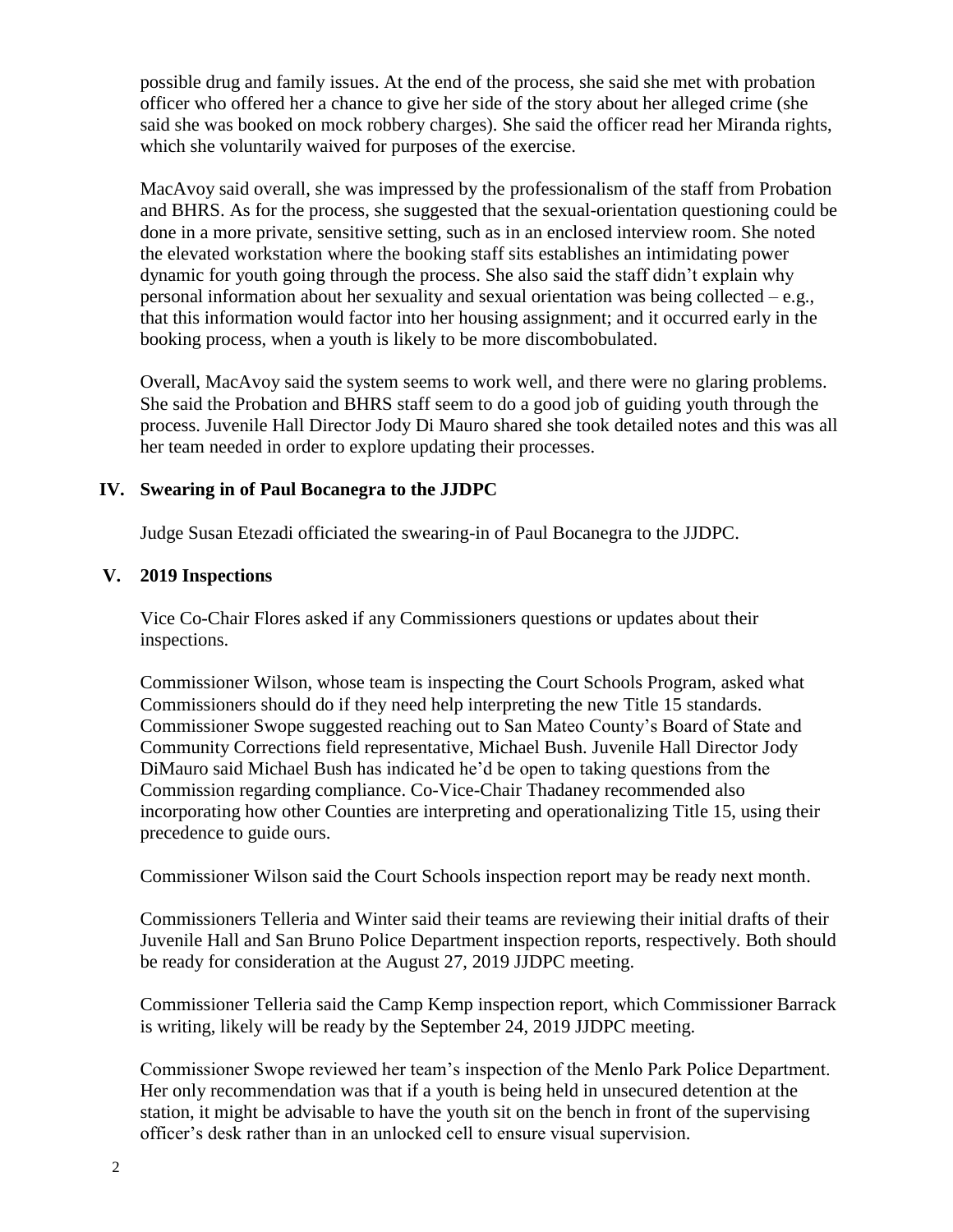M:/Swope, S:/Thadaney: Accept the Menlo Park Police Department Inspection Report as submitted by Commissioners Swope & Gibbs. **Approved** unanimously.

Commissioner MacAvoy reviewed her team's inspection of the Colma Police Department on June 19, 2019. MacAvoy said although BSCC reported Colma Police Department had held 18 youth in secured detention, the Department logs showed it had not, in fact, held any youth in secured detention during 2018. The report recommends BSCC follow up on where the discrepancy may have originated. Given that Colma PD rarely books and detains a youth, the report recommends BSCC create an online available training or short checklist for how to properly hold youth in secured detention. Commissioner MacAvoy reported the Colma PD engaged an outside vendor to create a 50 page manual on the process and that might be a starting point to engage representation from various PD to create a single handbook, streamlining and standardizing the process.

M:/Swope, S:/Telleria: Accept the Colma Police Department Inspection Report as submitted by Commissioners MacAvoy & Gustafson. **Approved** unanimously.

Commissioner MacAvoy reviewed her team's inspection of the Canyon Oaks Youth Center on June 10, 2019. This facility received its full STRTP license in May 2019. It houses severely emotionally disturbed youth with behavior challenges, ages 13 to 19. The report expresses concern about the difficulty in finding foster home placements for Canyon Oak youth and other foster youth in the County. It also asks the Canyon Oak staff exercise discretion when calling law enforcement (currently the threshold for police calls is low, for what appear to be minor transgressions), keeping in mind secondary consequences of law enforcement engagement with youth on probation. The report further recommends that the County clear brush and dead trees away from the facility to reduce fire dangers, and that the County Office of Education's Court and Community Schools continue to maintain an administrative presence at the facility.

M:/MacAvoy, S:/Thadaney: Accept the Canyon Oaks Inspection Report as submitted by Commissioners MacAvoy & Gustafson. **Approved** unanimously

We are missing YSC – Commissioner Hyder reported that the YSC inspection is complete, and the report is in draft mode. The team is reviewing and editing the draft and the report should be ready for the August meeting

### **VI. Reports Out**

Co-Vice Chair Thadaney said the Commission has not yet received official word from the Board of Supervisors regarding its letter to the Board about Juvenile Hall alternatives. She mentioned that she and Commissioner Casillas were interviewed by the San Francisco Chronicle which was published on July 25, 2019; and she was interviewed by KRON TV for a broadcast on July 26, 2019. She added not all the material shared in the interviews was included. At a macro level, the JJDPC is very appreciative of the excellent work by all law enforcement and juvenile delinquency partners in the County. She compared the need for exploring evolution in the juvenile justice system to the healthcare system: at one time the healthcare model was one where the clinical team treated patients for injuries and illnesses and saw some patients were part of a revolving door. Over time, excellent healthcare systems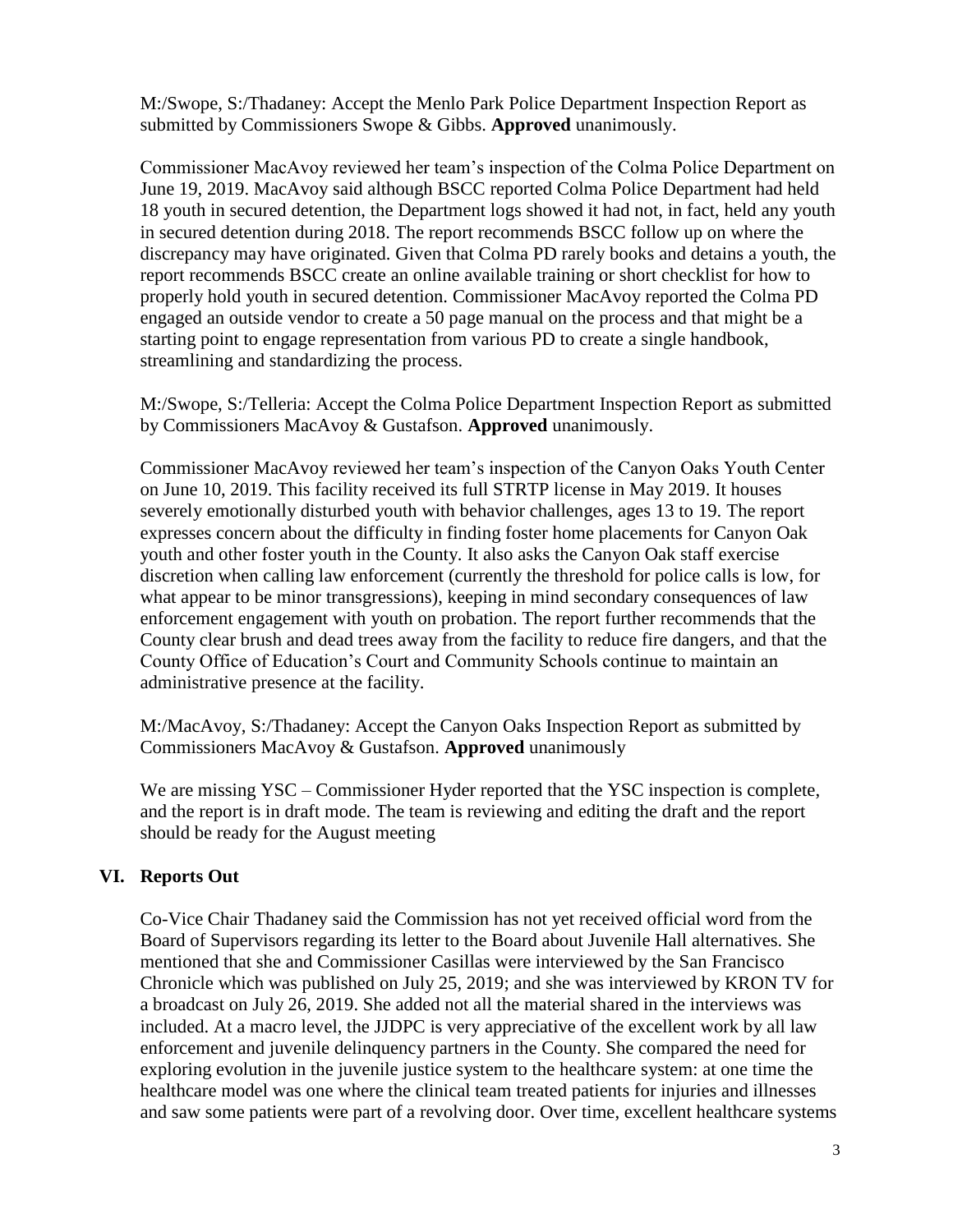now include an upstream focus providing even weekly groceries for outpatient visits, or engaging social workers for housing, education, etc. Similarly, engaging a wide range of stakeholders (including and especially those at the front line) to inform expanding the "report card" for our juvenile delinquency system to prioritize prevention is the hope for the recommended committee. The letter to the BoS is in no way, shape, or form a criticism of the existing systems.

Halpern expressed interest in being part of the Board of Supervisors Committee, adding he would have more time to help since he was retiring.

Probation Liaison Report – Commissioner Wilson said she had met with Juvenile Hall Director Jody Di Mauro. They discussed the Commission's letter to the Board of Supervisors in June regarding the future of the Juvenile Hall, and the importance of using data to evaluate the Juvenile Hall and the population it serves.

Assembly on American History at YSC – Commissioner Swope shared information about the July Fourth American History event at the YSC, and observed it was thoughtful and impactful.

Restorative Practices – Commissioner Swope said she has attended three County Office of Education sessions on Social Emotional Learning Fundamentals, Positive Behavioral Interventions and Support (PBIS) and Restorative Practices. The sessions are meant to help school districts deal with behavior challenges and create positive school climates.

### **VII. Update on Phoenix Program**

Juvenile Hall Director Jody Di Mauro gave an update on the Phoenix Reentry Program (PREP) planning process. She said the planning team has taken an inventory of services provided to youth both in custody and out of custody, with the aim of creating a continuity of services for youth transitioning back to their communities. Department officials have also been in contact with San Francisco Success Center about developing added vocational services youth, including possible jobs at the San Francisco Airport and in the trades. Department officials also visited the Santa Clara County Probation Department to learn more about their juvenile reentry programs. Probation has already met with the Court to discuss how youth will qualify for PREP and how their progress will be evaluated.

Rick Halpern, Managing Attorney of the Private Defender Program, expressed concern that the Probation Department hasn't yet sought input from the PDP and other stakeholders. Di Mauro said the Probation Department intends to seek input from PDP, BHRS and other stakeholders, once the initial outline of the program is complete.

Co Vice-Chair Thadaney asked if Chief Keene could provide a timeline of the planning process, so various stakeholders know they will be able to offer input before the program is launched.

Judge Etezadi said she's optimistic the PREP program will be developed in a collaborative way with input from all the stakeholders.

### **VIII. Court Remarks and Discussion**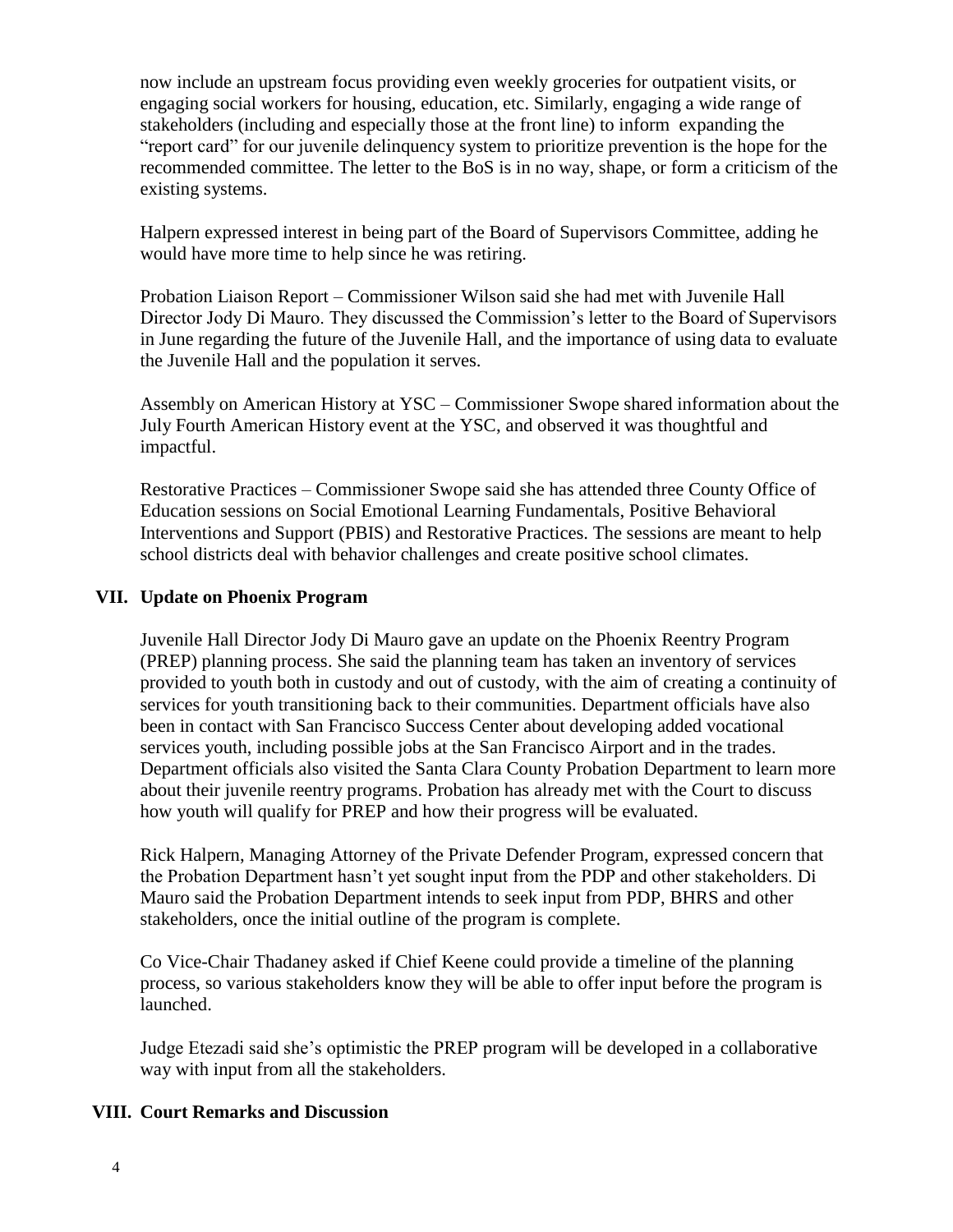Judge Etezadi shared a copy of the Juvenile Court's new Waiver of Rights form, which it has been using since May 24, 2019. The form is used when a youth wants to admit an allegation.

## **IX. Private Defender Program**

Rick Halpern, Managing Attorney of the Private Defender Program, announced he is retiring next month. He thanked the Commission for the work that's been done over the years he's been with the PDP. Judge Etezadi and the JJDPC commended Halpern for his impactful work.

### **X. County Office of Education Remarks and Discussion**

*No report.*

### **XI. Youth Commission Report**

*No report*

### **XII. Probation**

Juvenile Hall Director Jody Di Mauro reported that the JH population as of 6 a.m. July 29 was 49 (41 males, 8 females) and Camp Kemp's population as of July 30 is 8 females. In addition, there are 5 females in the Girls Empowerment Program.

Di Mauro talked about upcoming events at the Juvenile Hall, including Cultural Week this week, which includes a trivia contest and art exhibit, and Career Week, with includes a career day and interactive life skills event staffed by volunteers. These events were organized by Juvenile Hall staff. Also, this year's YSC Summer Olympics event will be held the week of August 11.

DCPO Michelle Kozul reported 285 youth were on supervision at the end of May 2019. Of those, 79 percent were male. Native Hawaiian or Pacific Islander (3%), Asian (5%), Other Race, Ethnicity of Origin (9%), Black or African American (11%), White (14%), Hispanic, Latino or Spanish Origin (57%). Kozul also said there are currently 6 youth on probation with general placement orders, including five youth placed outside of San Mateo County in Tulare, Madera, Shasta, Fresno and Sacramento counties. There are also 9 AB-12 youth in the system currently, and 3 youth for whom Children and Family Services is the placement agency. As of July 28, there were 48 boys and 11 girls on electronic monitoring, 7 boys and 1 girl on the alcohol detection system, and 3 boys on house arrest.

Co-Vice-Chair Thadaney asked for July data granularity, as shared in June report. Di Mauro explained the manual and time-consuming process to extract that level of data meant the JJDPC should expect it every quarter.

### **XIII. 2019 Project Updates**

a. Youth Court – Commissioner Winter said BHRS has provided a list of potential stakeholders, and his next step will be to reach out to them and set up a meeting in coming months to look at ways to implement a Youth Court Program in San Mateo County.